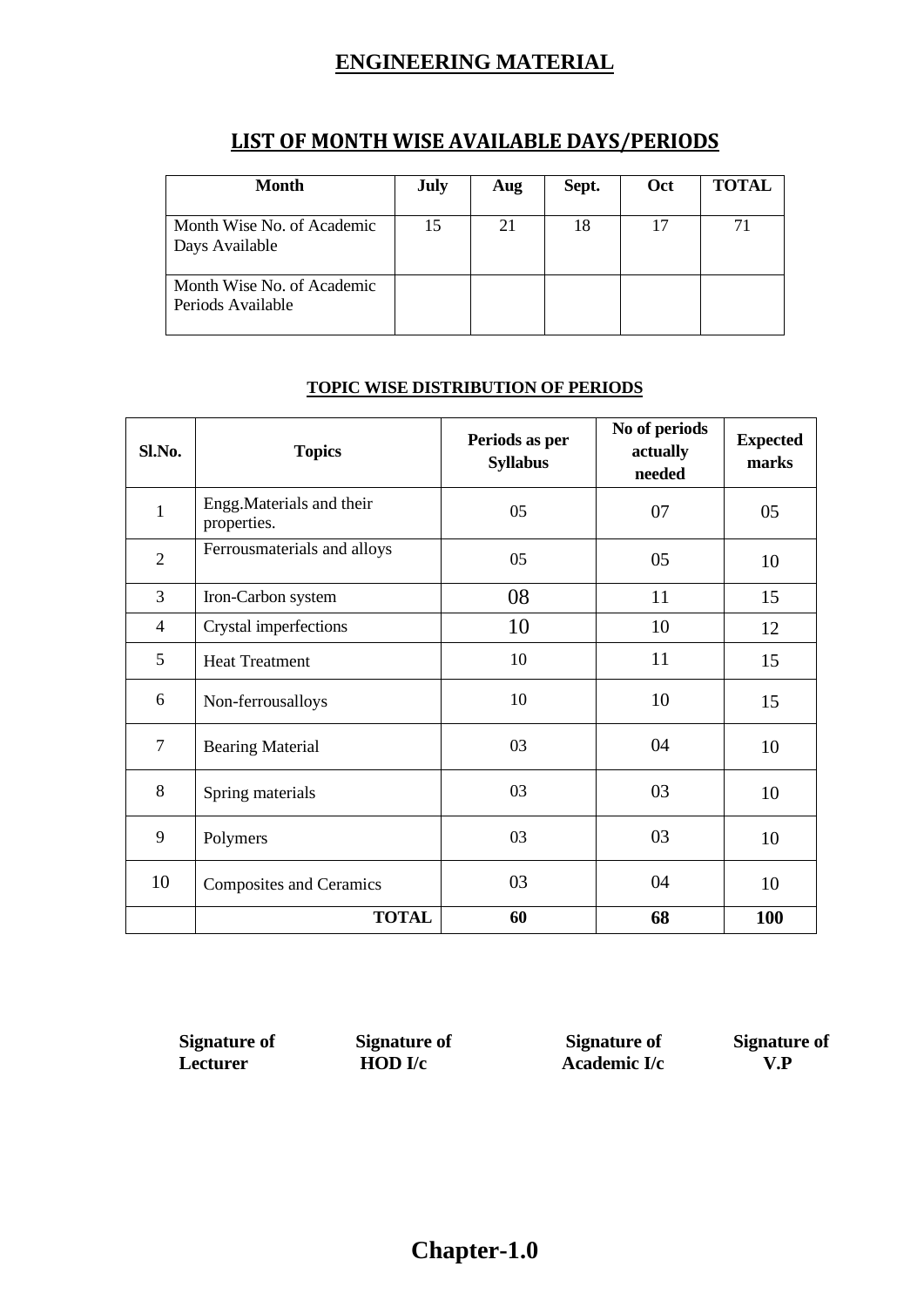# **Material classification**

| <b>Article</b><br>No. | <b>Name of the Article</b>                                                                                      | <b>Periods</b><br><b>Needed</b> | Lect. Sign<br><b>With Date</b> | <b>Authenticity</b><br>duly verified<br>by H.O.D. | Sign.<br>of V.P. |
|-----------------------|-----------------------------------------------------------------------------------------------------------------|---------------------------------|--------------------------------|---------------------------------------------------|------------------|
| 1.1                   | Definition of material. Material classification<br>into ferrous and nonferrous category and alloys              | 01                              |                                |                                                   |                  |
|                       | Cont.                                                                                                           | 01                              |                                |                                                   |                  |
| 1.2                   | Understand factors affecting the selection<br>of materials for engineering purposes.<br>Properties of Materials | 01                              |                                |                                                   |                  |
|                       | <b>Physical Properties of Materials</b>                                                                         | 01                              |                                |                                                   |                  |
|                       | chemical and mechanical properties of materials                                                                 | 01                              |                                |                                                   |                  |
| 1.3                   | Performance requirements                                                                                        | 01                              |                                |                                                   |                  |
| 1.4                   | Material reliability and safety                                                                                 | 01                              |                                |                                                   |                  |
|                       | <b>TOTAL</b>                                                                                                    | 07                              |                                |                                                   |                  |
|                       | Short Questions with Answer and Long<br>Questions with Hints                                                    |                                 |                                |                                                   |                  |
|                       |                                                                                                                 |                                 |                                |                                                   |                  |
|                       |                                                                                                                 |                                 |                                |                                                   |                  |
|                       |                                                                                                                 |                                 |                                |                                                   |                  |
|                       |                                                                                                                 |                                 |                                |                                                   |                  |
|                       |                                                                                                                 |                                 |                                |                                                   |                  |

### **Chapter 2.0 Ferrous material and alloys**

| Article<br>No. | <b>Name of the Article</b>                                                                                             | <b>Periods</b><br><b>Needed</b> | Lect. Sign<br><b>With Date</b> | <b>Authenticity</b><br>duly verified<br>by H.O.D. | Sign.<br>of V.P. |
|----------------|------------------------------------------------------------------------------------------------------------------------|---------------------------------|--------------------------------|---------------------------------------------------|------------------|
| 2.1            | Characteristics and application of ferrous<br>materials                                                                | 01                              |                                |                                                   |                  |
| 2.2            | Classification,<br>composition<br>and<br>application of low carbon steel, medium<br>carbon steel and High carbon steel | 01                              |                                |                                                   |                  |
| 2.3            | Alloy steel: Low alloy steel, high alloy<br>steel, tool steel and stainless steel                                      | 01                              |                                |                                                   |                  |
| 2.4            | Tool steel: Effect of various alloying<br>elements such as Cr, Mn, Ni, V, Mo                                           | 01                              |                                |                                                   |                  |
|                | <b>TOTAL</b>                                                                                                           | 04                              |                                |                                                   |                  |
|                | Short Questions with Answer and Long<br><b>Questions with Hints</b>                                                    |                                 |                                |                                                   |                  |
|                |                                                                                                                        |                                 |                                |                                                   |                  |
|                |                                                                                                                        |                                 |                                |                                                   |                  |
|                |                                                                                                                        |                                 |                                |                                                   |                  |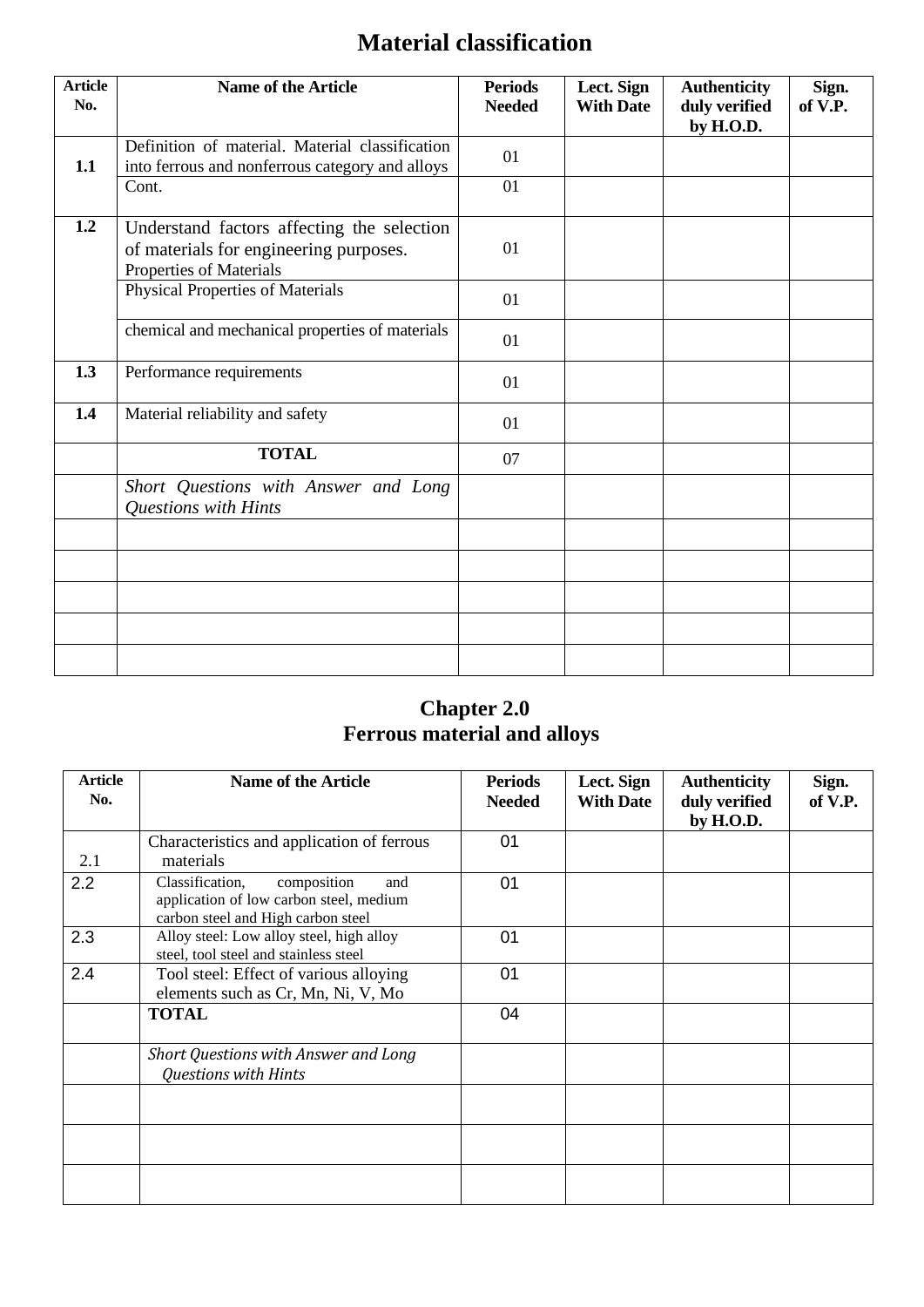### **Chapter 3.0 Iron-Carbon system**

| <b>Article</b><br>No. | Name of the Article                                                                                       | <b>Periods</b><br><b>Needed</b> | Lect. Sign<br><b>With Date</b> | <b>Authenticity</b><br>duly verified<br>by H.O.D. | Sign.<br>of V.P. |
|-----------------------|-----------------------------------------------------------------------------------------------------------|---------------------------------|--------------------------------|---------------------------------------------------|------------------|
|                       | Concept of phase diagram                                                                                  | 01                              |                                |                                                   |                  |
| 3.1                   | Concept of Cooling curve                                                                                  | 01                              |                                |                                                   |                  |
|                       | Construction of Iron-Carbon equilibrium<br>diagram with salient micro-constituents. Of<br>iron and steel. | 01                              |                                |                                                   |                  |
|                       | Explanation with microstructure of various<br>micro constituents                                          | 01                              |                                |                                                   |                  |
|                       | (a) austenite                                                                                             | 01                              |                                |                                                   |                  |
|                       | (b) ferrite                                                                                               | 01                              |                                |                                                   |                  |
|                       | (c) cementite                                                                                             | 01                              |                                |                                                   |                  |
| 3.2                   | (d) ledeburite                                                                                            | 01                              |                                |                                                   |                  |
|                       | (f) bainite                                                                                               | 01                              |                                |                                                   |                  |
|                       | (g) martensite                                                                                            | 01                              |                                |                                                   |                  |
|                       | (h) troostite, sorbite                                                                                    | 01                              |                                |                                                   |                  |
|                       | <b>TOTAL</b>                                                                                              | 11                              |                                |                                                   |                  |
|                       | Short Questions With Answer and Long<br><b>Questions With Hints</b>                                       |                                 |                                |                                                   |                  |
|                       |                                                                                                           |                                 |                                |                                                   |                  |
|                       |                                                                                                           |                                 |                                |                                                   |                  |
|                       |                                                                                                           |                                 |                                |                                                   |                  |
|                       |                                                                                                           |                                 |                                |                                                   |                  |

#### **Chapter4.0 Crystal imperfections**

| <b>Article</b><br>No. | <b>Name of the Article</b>                                                              | <b>Periods</b><br><b>Needed</b> | Lect. Sign<br><b>With Date</b> | <b>Authenticity</b><br>duly verified by<br><b>H.O.D.</b> | Sign.<br>of V.P. |
|-----------------------|-----------------------------------------------------------------------------------------|---------------------------------|--------------------------------|----------------------------------------------------------|------------------|
| 4.1                   | Crystal defines, classification of crystals,<br>ideal crystal and crystal imperfections | 01                              |                                |                                                          |                  |
| 4.2                   | Classification of imperfection: Point defects,<br>line defects,                         | $\Omega$                        |                                |                                                          |                  |
|                       | surface defects and volume defects                                                      | 01                              |                                |                                                          |                  |
| 4.3                   | Types and causes of point defects: Vacancies,<br>Interstitials and impurities           | 0 <sub>1</sub>                  |                                |                                                          |                  |
|                       | Types and causes of point defects: Vacancies,<br>Interstitials and impurities           | 01                              |                                |                                                          |                  |
| 4.4                   | Types and causes of line defects: Edge<br>dislocation and screw dislocation             | $\Omega$                        |                                |                                                          |                  |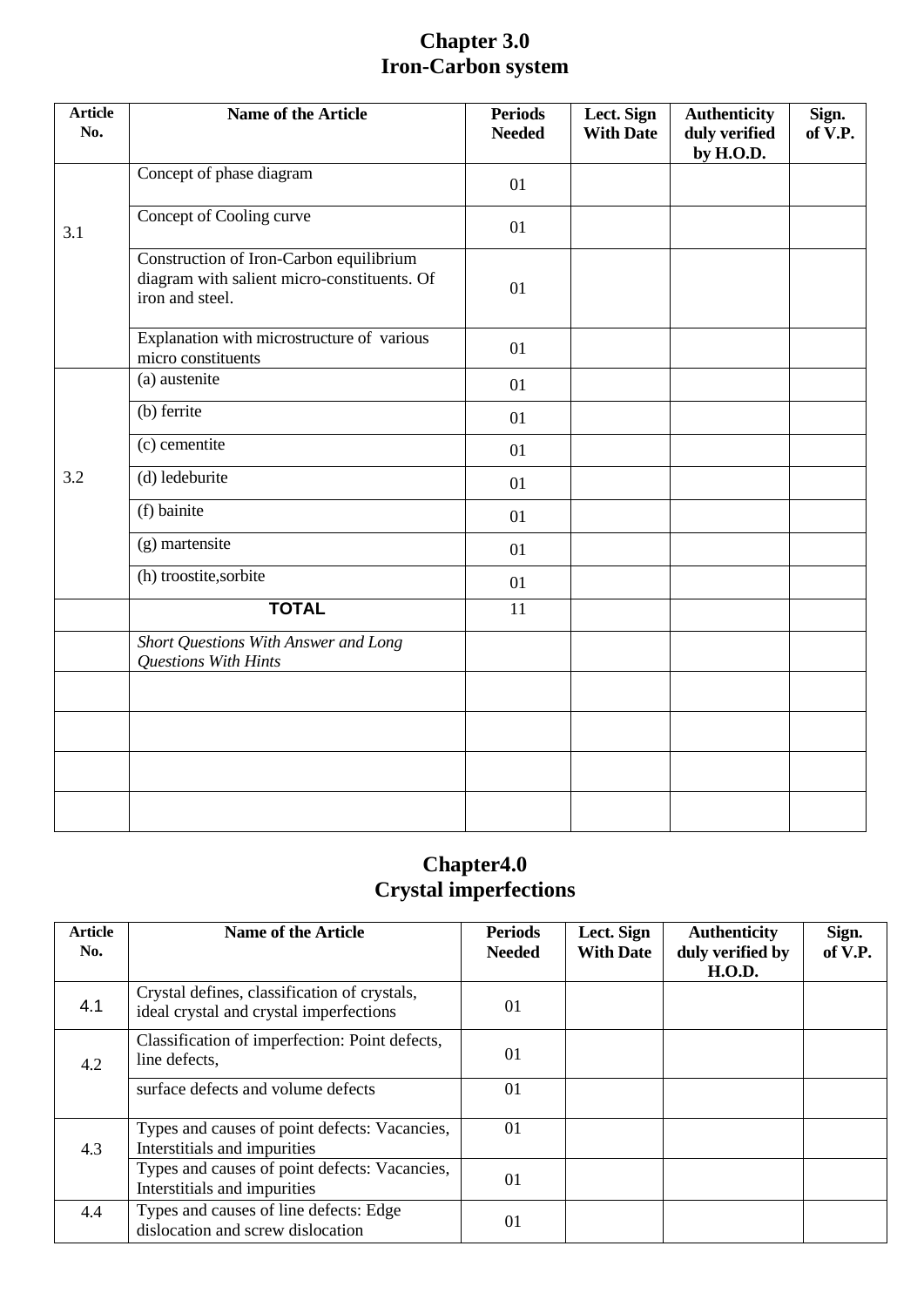| 4.5 | Effect of imperfection on material<br>properties                    | 01 |  |  |
|-----|---------------------------------------------------------------------|----|--|--|
|     | Effect of imperfection on material<br>properties                    | 01 |  |  |
| 4.6 | Deformation by slip and twinning                                    | 01 |  |  |
| 4.7 | Effect of deformation on material properties                        | 01 |  |  |
|     | <b>TOTAL</b>                                                        | 10 |  |  |
|     | Short Questions With Answer and Long<br><b>Questions With Hints</b> |    |  |  |
|     |                                                                     |    |  |  |
|     |                                                                     |    |  |  |
|     |                                                                     |    |  |  |
|     |                                                                     |    |  |  |
|     |                                                                     |    |  |  |

 $\hat{\mathcal{E}}$  $\ddot{\phantom{a}}$ 

### **Chapter 5.0 Heat Treatment**

| <b>Article</b><br>No. | Name of the Article                                                 | <b>Periods</b><br><b>Needed</b> | Lect. Sign<br><b>With Date</b> | <b>Authenticity</b><br>duly verified<br>by H.O.D. | Sign.<br>of V.P. |
|-----------------------|---------------------------------------------------------------------|---------------------------------|--------------------------------|---------------------------------------------------|------------------|
| 5.0                   | Definition ,Classification of heat treatment                        | 01                              |                                |                                                   |                  |
| 5.1                   | Purpose of heat treatment                                           | 01                              |                                |                                                   |                  |
|                       | Process of heat treatment and the methods,<br>Anneling              | 01                              |                                |                                                   |                  |
|                       | Normalizing                                                         | 01                              |                                |                                                   |                  |
| 5.2                   | Hardening, Surface hardening                                        | 01                              |                                |                                                   |                  |
|                       | Tempering                                                           | 01                              |                                |                                                   |                  |
|                       | Stress relieving measures.                                          | 01                              |                                |                                                   |                  |
|                       | Age hardening                                                       | 01                              |                                |                                                   |                  |
|                       | Surface hardening, carborising, Nitriding                           | 01                              |                                |                                                   |                  |
| 5.3                   | Effect of heat treatment on the properties of<br>steel              | 01                              |                                |                                                   |                  |
| 5.4                   | Harden ability of steel                                             | 01                              |                                |                                                   |                  |
|                       | <b>TOTAL</b>                                                        | 11                              |                                |                                                   |                  |
|                       | Short Questions With Answer and Long<br><b>Questions With Hints</b> |                                 |                                |                                                   |                  |
|                       |                                                                     |                                 |                                |                                                   |                  |
|                       |                                                                     |                                 |                                |                                                   |                  |
|                       |                                                                     |                                 |                                |                                                   |                  |
|                       |                                                                     |                                 |                                |                                                   |                  |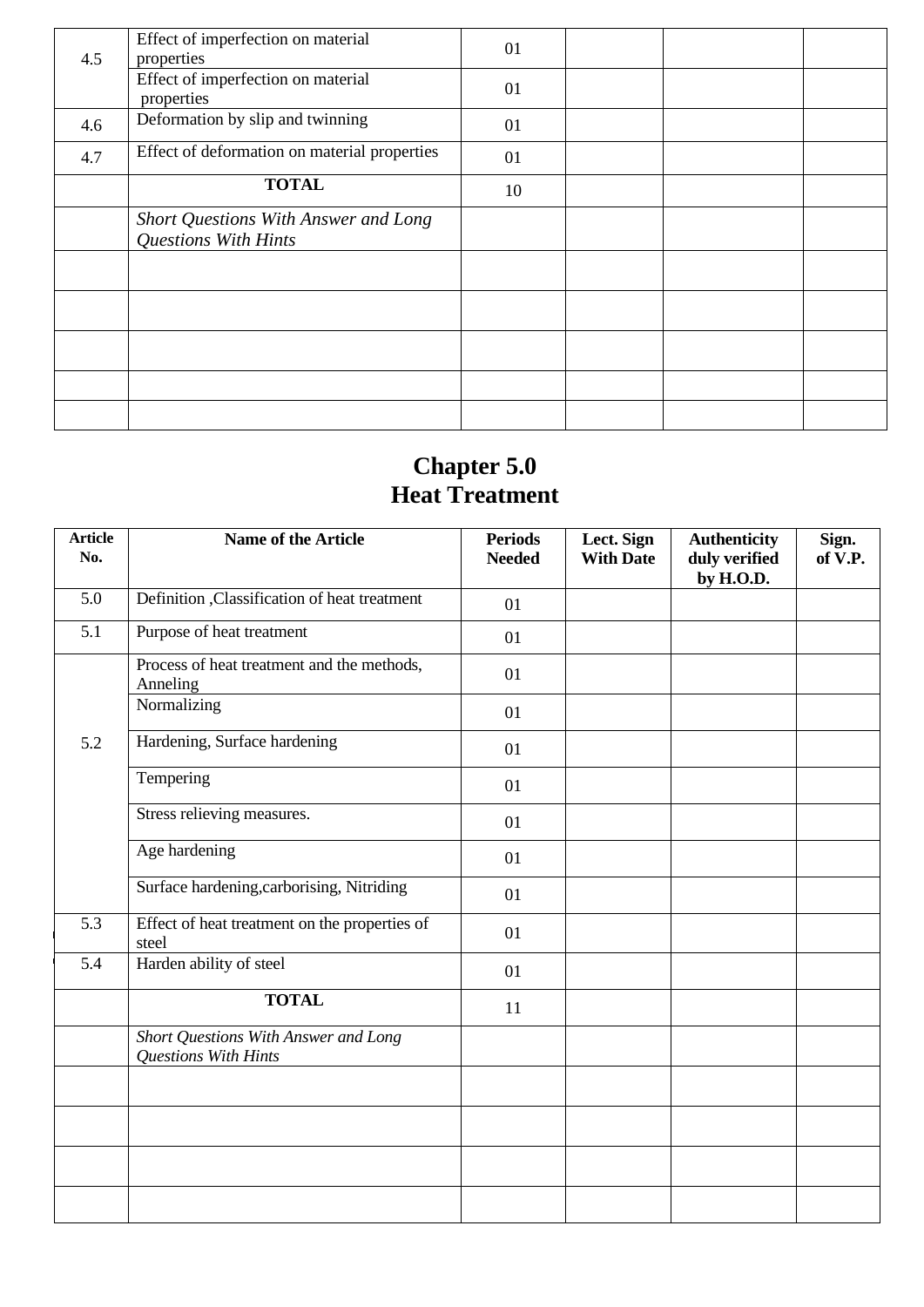### **Chapter6.0 Nonferrous alloys**

| <b>Article</b><br>No. | <b>Name of the Article</b>                                                                  | <b>Periods</b><br><b>Needed</b> | Lect. Sign<br><b>With Date</b> | <b>Authenticity</b><br>duly verified<br>by H.O.D. | Sign.<br>of V.P. |
|-----------------------|---------------------------------------------------------------------------------------------|---------------------------------|--------------------------------|---------------------------------------------------|------------------|
| 6.1                   | Describe composition, properties and uses of<br>Aluminum alloys duralumin, Y-alloy          | 01                              |                                |                                                   |                  |
|                       | Copper alloys such as<br>copper-aluminum, copper-tin-antimony                               | 01                              |                                |                                                   |                  |
| 6.2                   | copper-tin-phosphorous, copper-zinc, copper-<br>nickel                                      | 01                              |                                |                                                   |                  |
| 6.3                   | Predominating elements of lead alloys                                                       | 01                              |                                |                                                   |                  |
| 6.4                   | Predominating elements of zinc alloys                                                       | 01                              |                                |                                                   |                  |
| 6.5                   | Predominating elements of nickel alloys                                                     | 01                              |                                |                                                   |                  |
| 6.6                   | Low alloy materials like P-91, P-22 for power<br>plants and other high temperature services | 01                              |                                |                                                   |                  |
|                       | High alloy materials like stainless steel grades<br>of duplex, super duplex materials etc   | 01                              |                                |                                                   |                  |
|                       | <b>TOTAL</b>                                                                                | 08                              |                                |                                                   |                  |
|                       | Short Questions With Answer and Long<br><b>Questions With Hints</b>                         |                                 |                                |                                                   |                  |
|                       |                                                                                             |                                 |                                |                                                   |                  |
|                       |                                                                                             |                                 |                                |                                                   |                  |
|                       |                                                                                             |                                 |                                |                                                   |                  |

## **Chapter 7.0 Bearing material**

| <b>Article</b><br>No. | <b>Name of the Article</b>                                             | <b>Periods</b><br><b>Needed</b> | Lect. Sign<br><b>With Date</b> | <b>Authenticity</b><br>duly verified<br>by H.O.D. | Sign.<br>of V.P. |
|-----------------------|------------------------------------------------------------------------|---------------------------------|--------------------------------|---------------------------------------------------|------------------|
| 7.1                   | Classification of bearing material                                     | 01                              |                                |                                                   |                  |
|                       | Describe composition , properties & uses of<br>tin-base bearing metals | 01                              |                                |                                                   |                  |
| 7.2                   | copper-base bearing metal,                                             | 01                              |                                |                                                   |                  |
| 7.3                   | Lead-base bearing metal and cadmium-base<br>bearing metal              | 01                              |                                |                                                   |                  |
|                       | <b>TOTAL</b>                                                           | 04                              |                                |                                                   |                  |
|                       | Short Questions With Answer and Long<br><b>Questions With Hints</b>    |                                 |                                |                                                   |                  |
|                       |                                                                        |                                 |                                |                                                   |                  |
|                       |                                                                        |                                 |                                |                                                   |                  |
|                       |                                                                        |                                 |                                |                                                   |                  |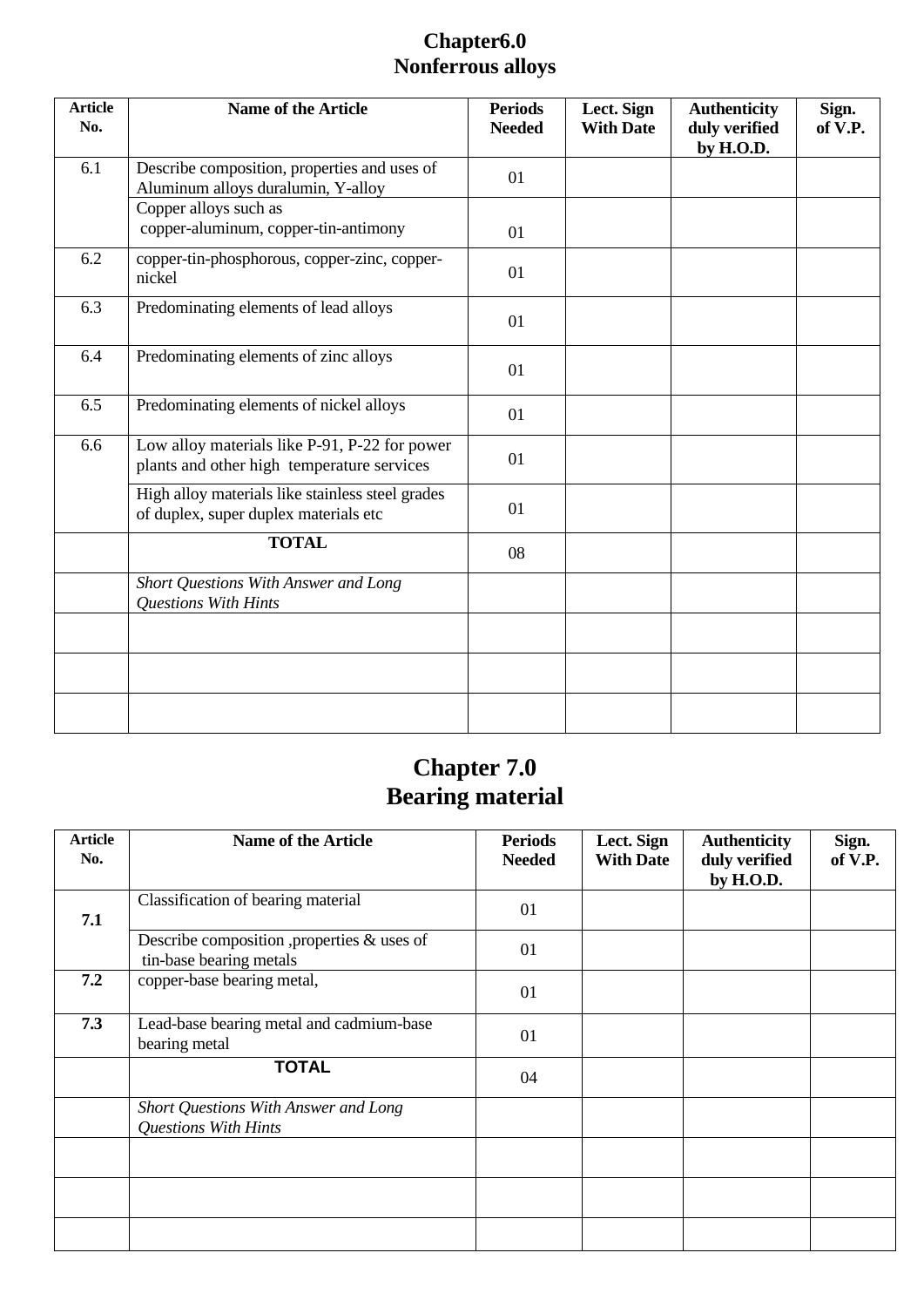## **Chapter 8.0 Spring materials**

| <b>Article</b><br>No. | <b>Name of the Article</b>                                                          | <b>Periods</b><br><b>Needed</b> | Lect. Sign<br><b>With Date</b> | <b>Authenticity</b><br>duly verified<br>by H.O.D. | Sign.<br>of V.P. |
|-----------------------|-------------------------------------------------------------------------------------|---------------------------------|--------------------------------|---------------------------------------------------|------------------|
| 8.1                   | Classification, composition, properties and uses<br>of Iron-base Spring materials   | 01                              |                                |                                                   |                  |
| 8.2                   | Classification, composition, properties and uses<br>of copper-base Spring materials | 01                              |                                |                                                   |                  |
|                       | Classification, composition, properties and uses<br>of copper-base Spring materials | 01                              |                                |                                                   |                  |
|                       | <b>TOTAL</b>                                                                        | 03                              |                                |                                                   |                  |
|                       | Short Questions With Answer and Long<br><b>Questions With Hints</b>                 |                                 |                                |                                                   |                  |
|                       |                                                                                     |                                 |                                |                                                   |                  |
|                       |                                                                                     |                                 |                                |                                                   |                  |

### **Chapter 9.0 Polymers**

| <b>Article</b><br>No. | <b>Name of the Article</b>                                              | <b>Periods</b><br><b>Needed</b> | Lect. Sign<br><b>With Date</b> | <b>Authenticity</b><br>duly verified by<br><b>H.O.D.</b> | Sign.<br>of V.P. |
|-----------------------|-------------------------------------------------------------------------|---------------------------------|--------------------------------|----------------------------------------------------------|------------------|
| 9.1                   | Properties & application of thermosetting $\&$<br>thermoplastic polymer | 01                              |                                |                                                          |                  |
|                       | Cont.                                                                   | 01                              |                                |                                                          |                  |
| 9.2                   | Properties of elastomers                                                | 01                              |                                |                                                          |                  |
|                       | <b>TOTAL</b>                                                            | 03                              |                                |                                                          |                  |
|                       | Short Questions With Answer and Long<br>Questions With Hints            |                                 |                                |                                                          |                  |
|                       |                                                                         |                                 |                                |                                                          |                  |
|                       |                                                                         |                                 |                                |                                                          |                  |
|                       |                                                                         |                                 |                                |                                                          |                  |
|                       |                                                                         |                                 |                                |                                                          |                  |
|                       |                                                                         |                                 |                                |                                                          |                  |
|                       |                                                                         |                                 |                                |                                                          |                  |
|                       |                                                                         |                                 |                                |                                                          |                  |
|                       |                                                                         |                                 |                                |                                                          |                  |